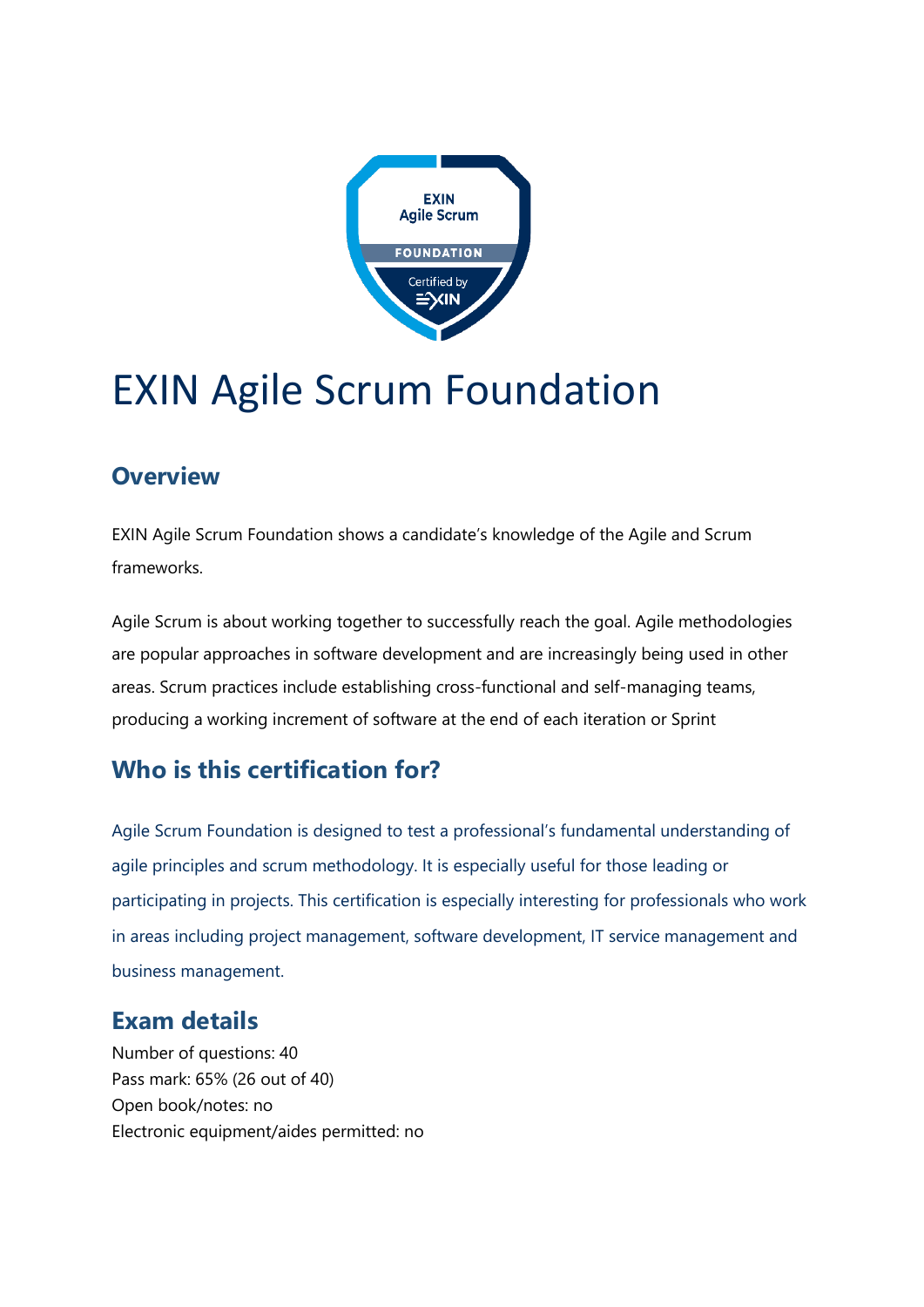## **Course Agenda**

- 1. Agile Way of Thinking
- 1.1. Concepts of Agile and Scrum
	- Recognize how adaptation to an Agile environment works
	- Recognize how Agility brings predictability and flexibility
	- Describe the Agile Manifesto
	- Recognize parts of the Agile framework such as Pair Programming, Test Driven Development, Continuous Integration, Continuous Refactoring and Collective Code Ownership'
- 2. Scrum Practices
	- 2.1 Scrum roles
		- $\triangleright$  Explain the Product Owner role
		- $\triangleright$  Explain the Scrum Master role
		- $\triangleright$  Explain the Development Team role
		- ➢ Recognize the role of a traditional Project Manager
	- 2.2 Scrum events
		- $\triangleright$  Explain the characteristics of time-boxed events
		- $\triangleright$  Explain the characteristics of Sprints
		- $\triangleright$  Explain the characteristics of the Daily Scrum
		- ➢ Explain the characteristics of the Sprint Review and the Sprint Retrospective
	- 2.3 The importance of the Backlog
		- $\triangleright$  Explain the characteristics of a good Product and Sprint Backlog
		- ➢ Recognize good User Stories and Backlog Items
		- $\triangleright$  Explain how to refine the Product Backlog Items
	- 2.4 Definition of Done
		- $\triangleright$  Explain the importance of a good Definition of Done
		- ➢ Preparation guide EXIN Agile Scrum Foundation
- 3. Scrum Planning and Estimation
	- 3.1 Scrum Planning
		- $\triangleright$  Explain what happens during Sprint Planning meetings
		- ➢ Understand the rituals and the importance of the Daily Scrum
		- $\triangleright$  Understand how to determine the duration of a Sprint